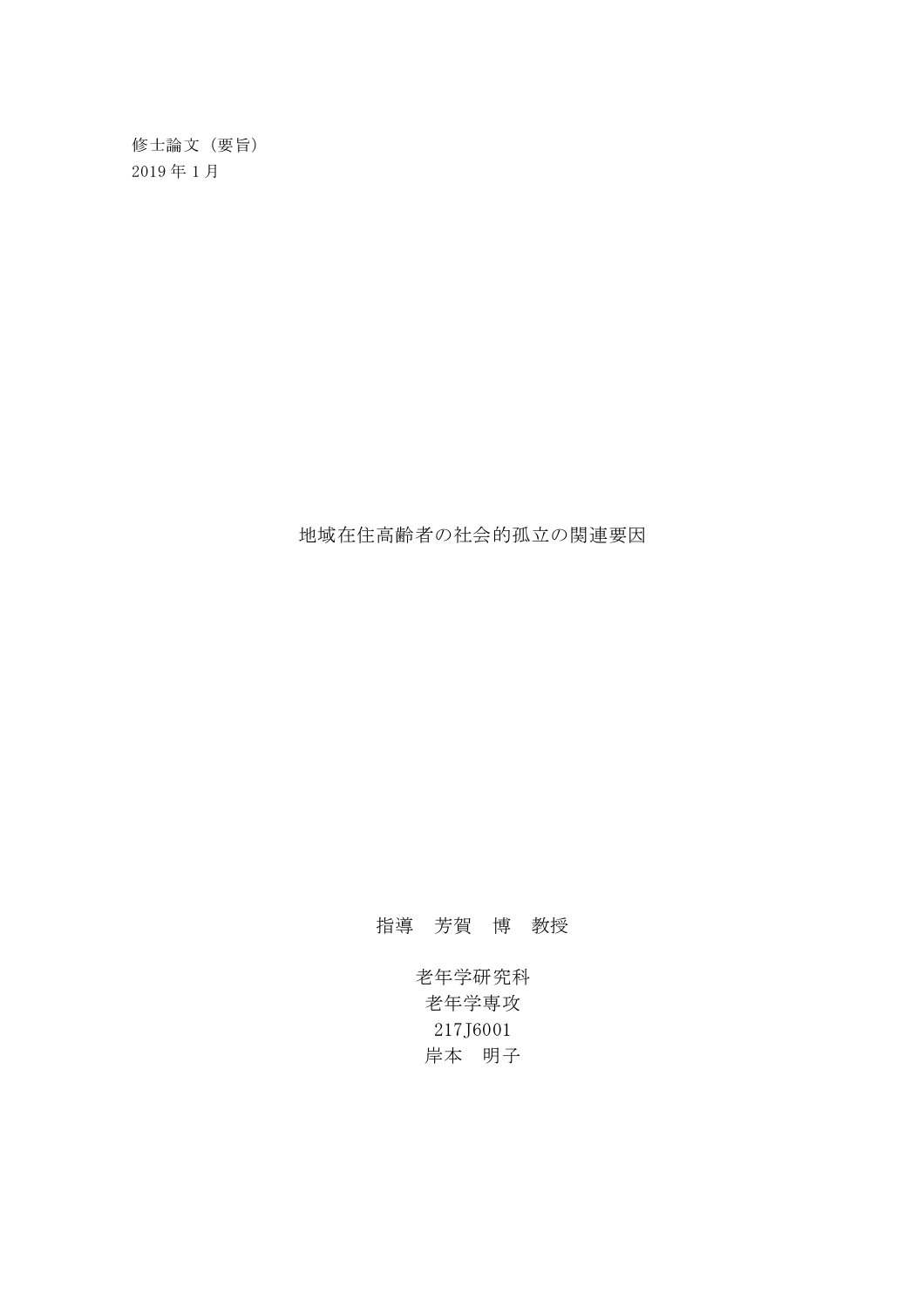Master's Thesis (Abstract) January 2019

> Factors Related to Social Isolation of the Elderly Living in the Community

> > Akiko Kishimoto 217J6001 Master's Program in Gerontology Graduate School of Gerontology J. F. Oberlin University Thesis Supervisor: Hiroshi Haga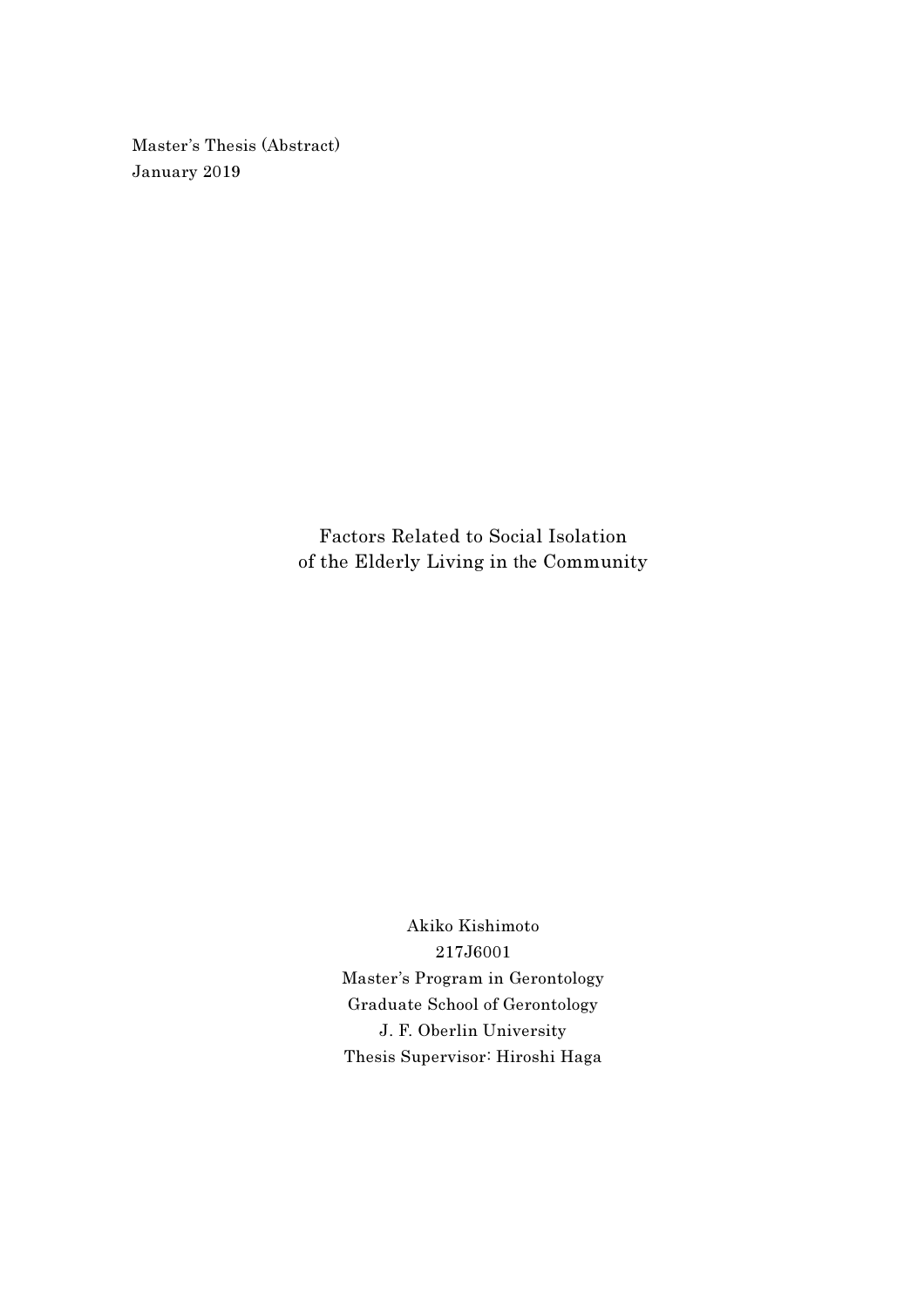| 1                                         |
|-------------------------------------------|
| $\mathfrak{2}$                            |
| 3                                         |
| ソーシャル・キャピタル 「地域の人への信頼」4<br>$\overline{4}$ |
| 第2章                                       |
| $\mathbf{1}$                              |
| $\mathfrak{2}$                            |
| 3                                         |
| 4                                         |
| $\overline{5}$                            |
| 第3章                                       |
| $\mathbf{1}$                              |
| $\mathcal{D}_{\mathcal{L}}$               |
| 3                                         |
| 4                                         |
| 5                                         |
| 6                                         |
|                                           |

参考文献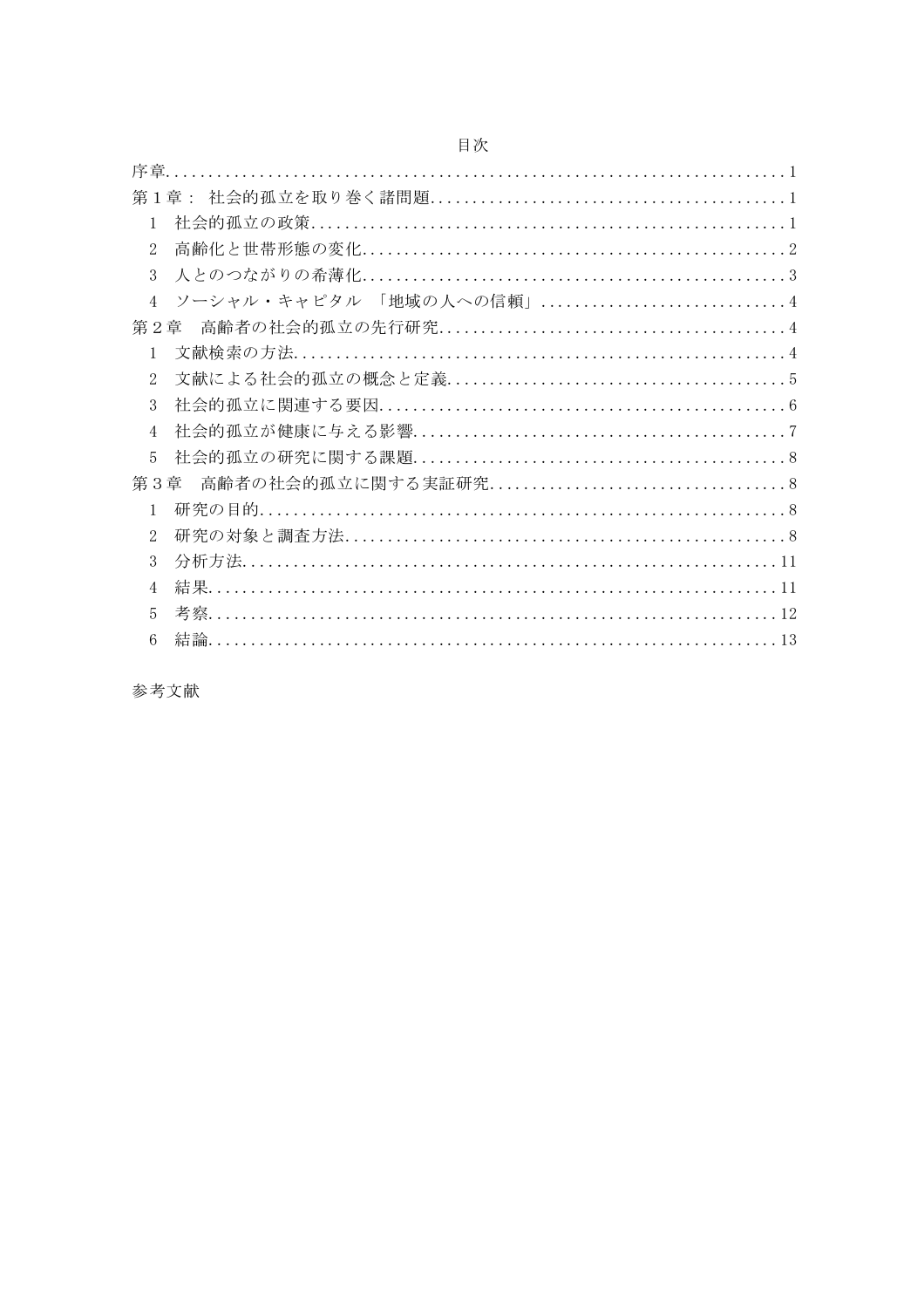# 1. 孤立の背景

1960 年後半から 1970 年にかけて都市の産業は,工業化へと大きく転換し,核家族を中心 にした生活が普及していった.これによって,三世代家族が減少,世帯規模の縮小が広がった. その後,核家族世帯では,子どもの独立などよって、高齢者のみ世帯が増えるようになっ た.2009 年には,内閣府による高齢者の社会的孤立を把握するため「高齢者の生活実態に関 する調査」が行われるようになった.人とのつながりが薄れて社会的孤立になるとし て,2010 年に高齢社会政策によって,高齢者の「孤立」から「つながり」,そして「支え合い」 が重要な課題として取り上げられるようになった.また,高齢者単身世帯や夫婦世帯が増え 続ける中で,高齢者の社会的孤立と健康への影響が問題となってきた.日本の社会的孤立の 割合は,OECD 加盟国の中でも2番目に高く、社会的孤立に陥りやすい状況にある.

### 2. 文献による社会的孤立の概念と定義

国内の文献から社会的孤立を同居以外の家族や親せき, 友人に対面で会う頻度と,非対 面で,手紙,電話,メールなどで連絡する交流頻度で構成されている,斉藤らの定義が多く使 用されていることが確認できた.

#### 3. 研究の目的

地域に暮らす高齢者が社会的孤立に陥りやすい人にはどのよう特徴があるかを検討し た.独立変数として先行研究で検証されてきた諸要因に加えて「地域への愛着」,「地域の 人への信頼」を取り上げた.研究の意義として,高齢者が人とのつながりを維持して生活を していくための方向性を探り保健,医療,福祉サービスの質的向上に貢献できるということ があげられる.

4. 研究の対象と調査方法

神奈川県綾瀬市における「高齢者の健康と生活に関する調査」の 2 次利用データを用い た.分析対象は綾瀬市に在住する 65 歳以上の高齢者 3058 人を対象に自記式質問紙による 郵送調査(2017.7)で回収された 1,899 人で(回収率 62.1%)データに欠損がない 1,796 人と した.桜美林大学研究倫理委員会の審査の承認を受けた.

5. 研究方法

社会的孤立については先に示した斉藤らの基準に準拠して,家族・親族や友人と会ったり, 話しをしたりすることが,月 1 回未満を「社会的孤立」として,操作的に定義した.独立変数 は基本属性には,性別,年齢,世帯構成,居住期間,居住形態教育年数, 主観的経済状況,身体的 側面には,転倒歴,主観的健康感,併存疾患,抑うつ(GDS5),手段的日常生活動作(IADL), 要 介護, 行動範囲,社会的側面には,地域への愛着,地域の人への信頼を取り上げた.

6. 分析方法

社会的孤立に関連している項目を選択するために,単変量解析(x2)を行った.基本属性,身 体的側面,及び,社会的側面の中で,χ<sup>2</sup> 検定にて社会的孤立と有意な関連のあった項目を独 立変数,社会的孤立の有無を従属変数とするロジスティック回帰分析を行った.分析の前に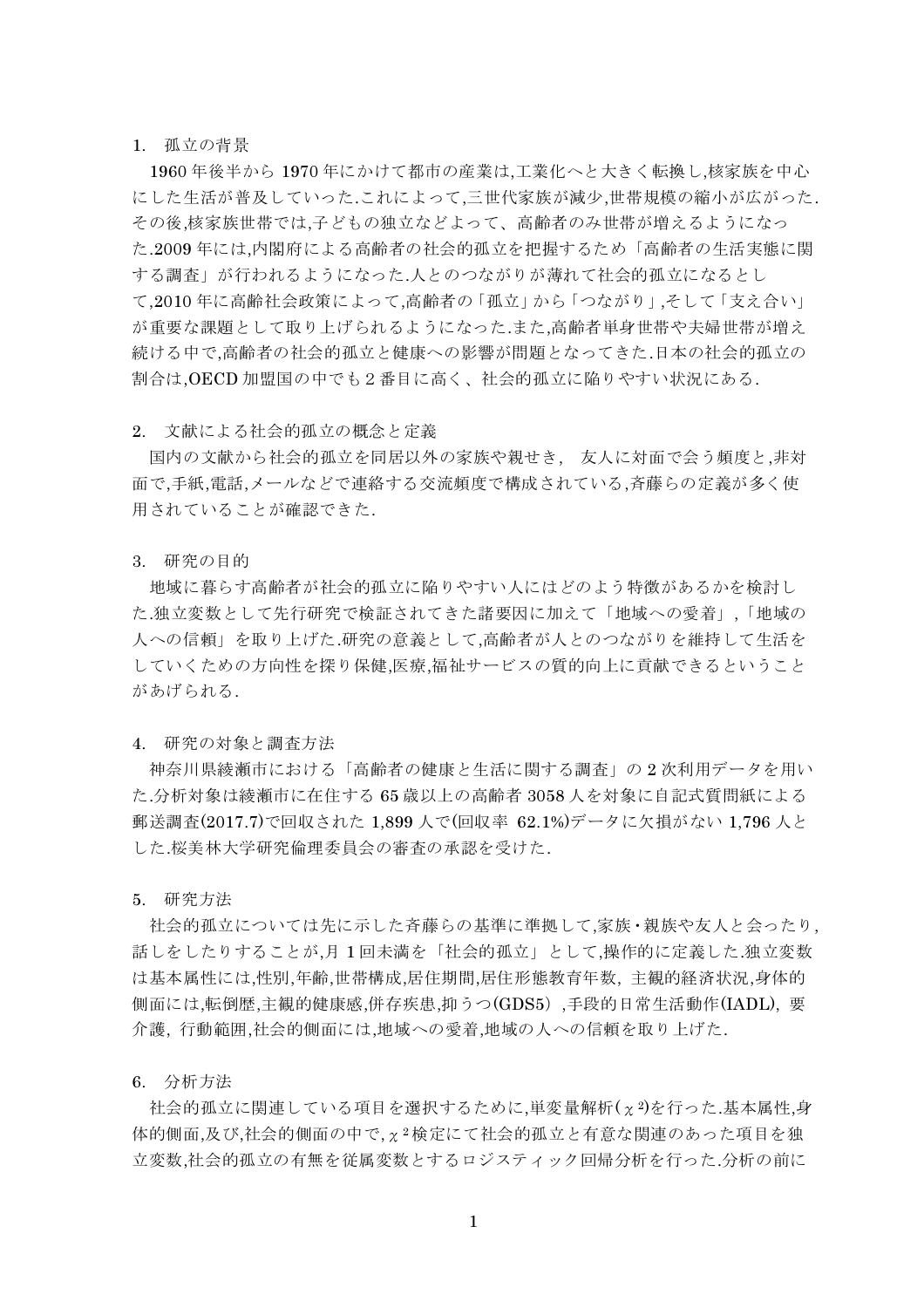変数間の相関関係を調べるため,Spearman の相関係数を用いて検討をした.項目間の相関 係数はすべて 0.5 未満であった.統計処理は IBM SPSS Statistics 25 を用い統計的有意水 準は P<0.05 と設定した.

## 7. 結果

ロジスティック回帰分析基本属性の項目は男性で賃貸住宅に居住者が孤立に関連して いた.身体的側面では併存疾患が有り,週 1 回以下の外出頻度が孤立に関連があった.社会的 側面の項目は地域の人への信頼ができると思わない人が孤立に関連する要因として抽出さ れた.

#### 2 考察

性別は男性が孤立に影響があり先行研究を支持する結果であった病気が孤立に影響するの かは横断研究であり不明であるが,孤立と病気には相互作用の関係があると考えられる.外 出頻度が週 1 回以下になることは,年齢による身体的機能の衰えや障害によって行動範囲 が限られることによって,孤立する可能性がある.賃貸に居住している人は,経済階層が低い ことが想定され孤立に影響している可能性がある.人への信頼が持てない人は,そのことが 新たな社会関係の構築を妨げる要因になっている可能性があることが示唆された.